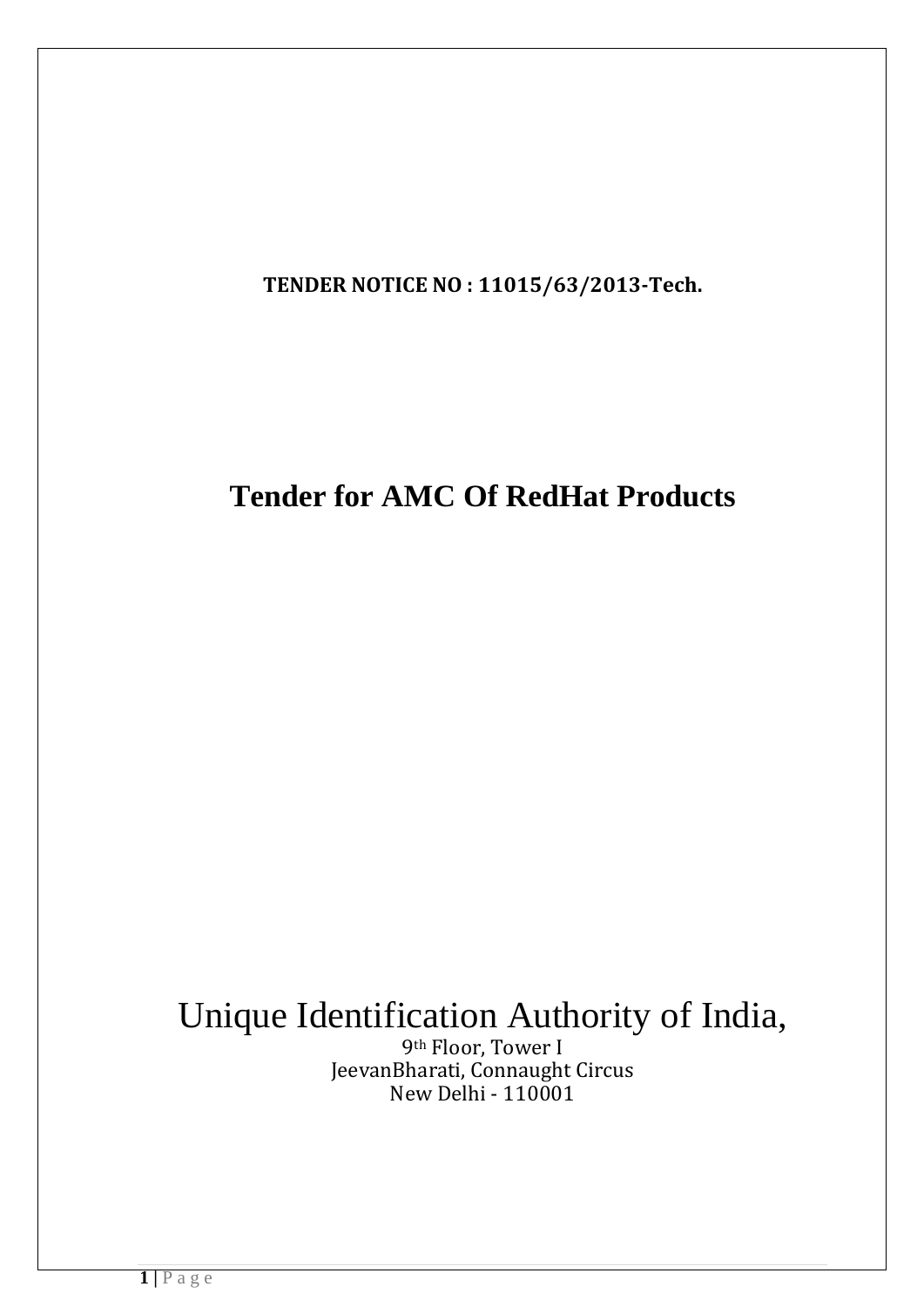| TENDER NOTICE NO.                      | ÷ | 11015/63/2013-Tech.                                                                                                                                                                                                                               |
|----------------------------------------|---|---------------------------------------------------------------------------------------------------------------------------------------------------------------------------------------------------------------------------------------------------|
| PUBLICATION DATE                       | t | 25 <sup>th</sup> Sept 2013                                                                                                                                                                                                                        |
| DATE OF SUBMISSION OF TENDER           |   | 11 <sup>th</sup> October 2013 at 3:00PM                                                                                                                                                                                                           |
| DATE OF TIME OPENING                   |   | 11 <sup>th</sup> October 2013 at 3:30 PM                                                                                                                                                                                                          |
| NAME AND ADDRESS OF TENDERER :         |   | Shri Salil Das<br>Assistant Director General (Technology)<br>Unique Identification Authority of India<br>Planning Commission, Govt. of India<br>9 <sup>th</sup> Floor, Tower I,<br>Jeevan Bharti Building, Connaught Circus<br>New Delhi - 110001 |
| <b>TELEPHONE NUMBER</b>                |   | 23462620                                                                                                                                                                                                                                          |
| <b>E-MAIL ADDRESS OF THE TENDERER:</b> |   | adgtech.hqr@uidai.gov.in                                                                                                                                                                                                                          |
| <b>EARNEST MONEY DETAILS:</b>          |   |                                                                                                                                                                                                                                                   |

1. Rs. 20,000/- by demand draft in favour of PAO, UIDAI, New Delhi.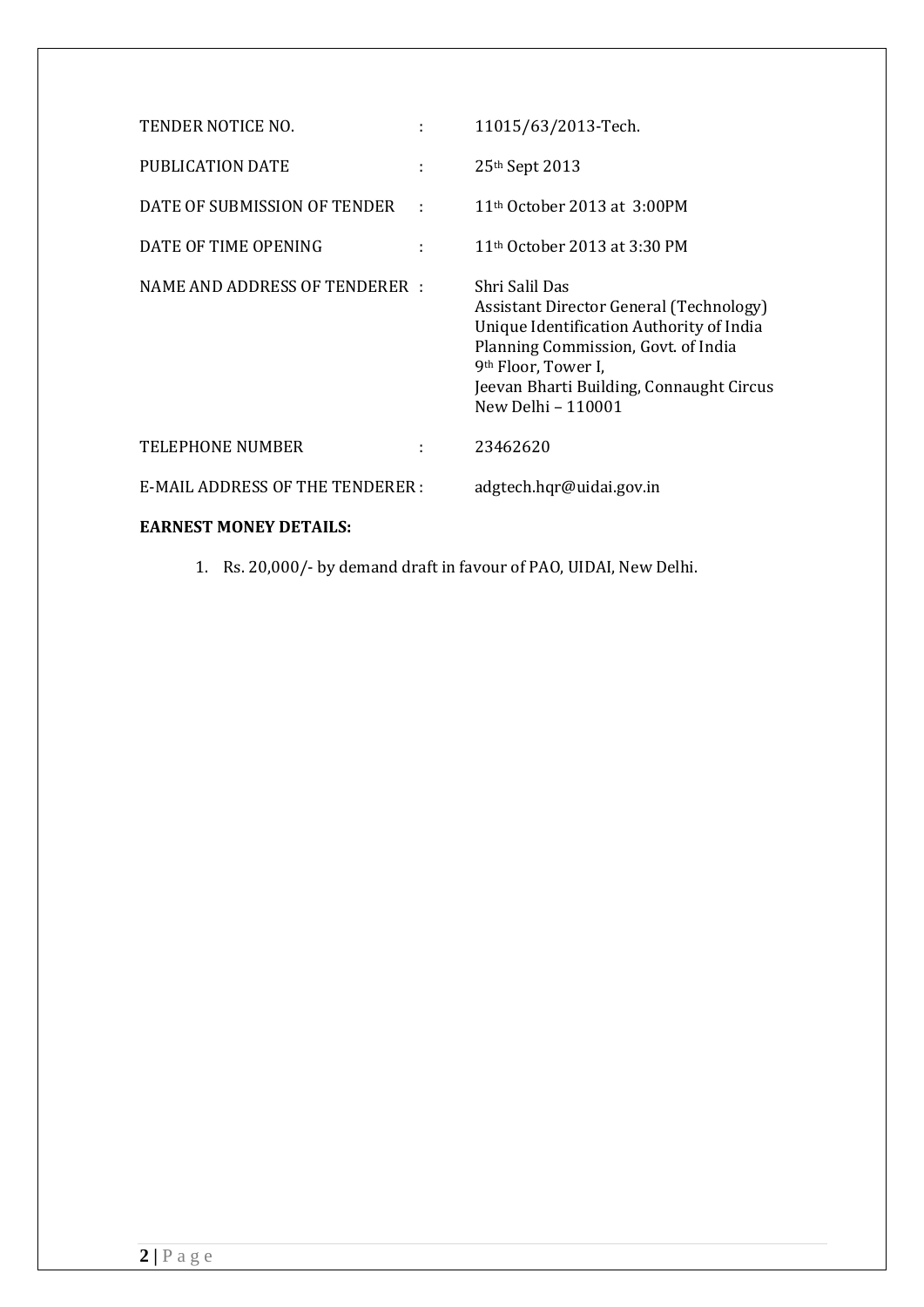#### **INSTRUCTIONS TO BIDDERS**

#### **1. Definitions**

In this document, the following terms shall have following respective meanings:-

- 1.1 "Authorized Representative" shall mean any person authorised by either of the parties.
- 1.2 "Bidder" means the company providing the services/Items under Agreement.
- 1.3 The word Bidder when used in the pre award period shall be synonymous with Bidder, and when used after award of the Contract shall mean the successful Bidder with whom UIDAI signs the agreement for rendering of services..
- 1.4 "UIDAI" shall stand for Unique Identification Authority of India.
- 1.5 "AMC" shall stand for Annual Maintenance Contract.

#### **2. Invitation for Bids**

2.1 Unique Identification Authority of India is looking for vendors for AMC of following items:

| Sl. No. | Item                                                                      | Quantity |
|---------|---------------------------------------------------------------------------|----------|
| 1.      | Red Hat Enterprise Linux $(1 – 2)$ Socket $(1$ Guest), Premium 3 yrs with | -92      |
|         | Smart Management 1 Guest                                                  |          |
|         | Red Hat Network Satellite (3 Year)                                        | 01       |
|         | High Availability $(1 – 2$ Socket), 3 yrs                                 | 92       |
| 4.      | RHN Monitoring (1 Guest), 3 yrs                                           | 92       |
|         | Scalable File System $(1 – 2)$ Socket, 3 yrs                              | 20       |

- 2.2 Bidders are advised to study all commercial aspects, instructions, forms terms and specifications carefully in the tender document. Failure to furnish all information required in the tender document or submission of a bid not substantially responsive to the tender document in every respect will be at the bidder's risk and may result in the rejection of the bid.
- 2.3 Contract period would be 3 years
- 2.4 Commercial bid alongwith proposal sheet at Annexure II, should be sealed in envelop and subscribing tender number and due date.
- 2.5 In commercial bid,price includes alltaxes as applicable during the period of contract. No additional information will be entertained after due date.
- 2.6 The draft for earnest money must be in a separate sealed envelope indicating EMD, the amount, tender Notice number and due date should be enclosed with the bid.
- 2.7 The tender should be submitted along with refundable EMD of Rs. 20,000/-(Rupees Twenty Thousand)in the shape of Demand Draft valid for a period of 6 months in favour of the PAO, UIDAI payable atNew Delhi. Tenders which are not accompanied by earnest money or incomplete in any respect will be rejected out rightly.
- 2.8 Successful bidder must submit performance security deposit of 15% of the total value of contract in the form of unconditional & irrevocable performance Bank Guarantee (PBG) or Demand Draft from any Nationalized Bank in favour of the"PAO, UIDAI" and payable at New Delhi.
- 2.9 Payment of bill will be made through the crossed account payee cheque drawn in favour of bidder or through RTGS on submission of Invoice and acceptance from the authorised person of UIDAI.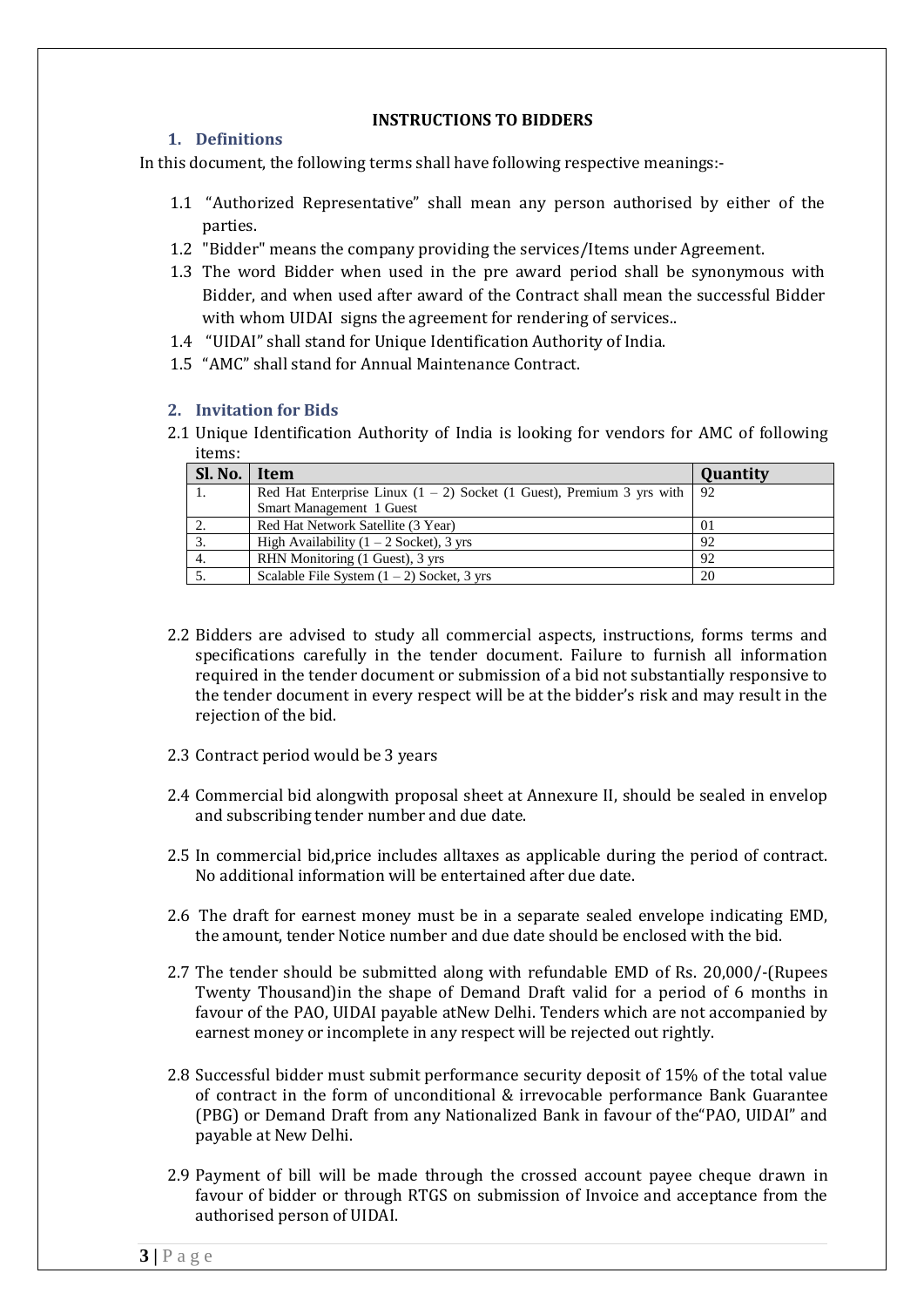- 2.10 Payment will be doneonyearly basis. First payment will be made on completion of 1 year from the date of commencement of AMC.
- 2.11 Schedule for Invitation to Tender:
	- a) Address at which the tender is to be submitted:

Shri Salil Das Assistant Director General (Technology) Unique Identification Authority of India (UIDAI), Planning Commission, Govt. of India (GoI), 9th Floor, Tower I, Jeevan Bharti Building, Connaught Circus, New Delhi – 110001

b) Last date and time for submission of bid:

11th October 2013 at 3:00 PM

c) Date of opening of Commercial bids:

11th October 2013 at 3:30 PM

- d) Date till which the tender is valid:90 days from the opening of technical bid.
- e) UIDAIshall not be responsible for any postal delay about non-receipt/non-delivery of the documents.
- f) The bidder is required to provide AMC services of all the items to the satisfaction of UIDAI at respective sites.
- g) Validity of bidwould be 90 Days.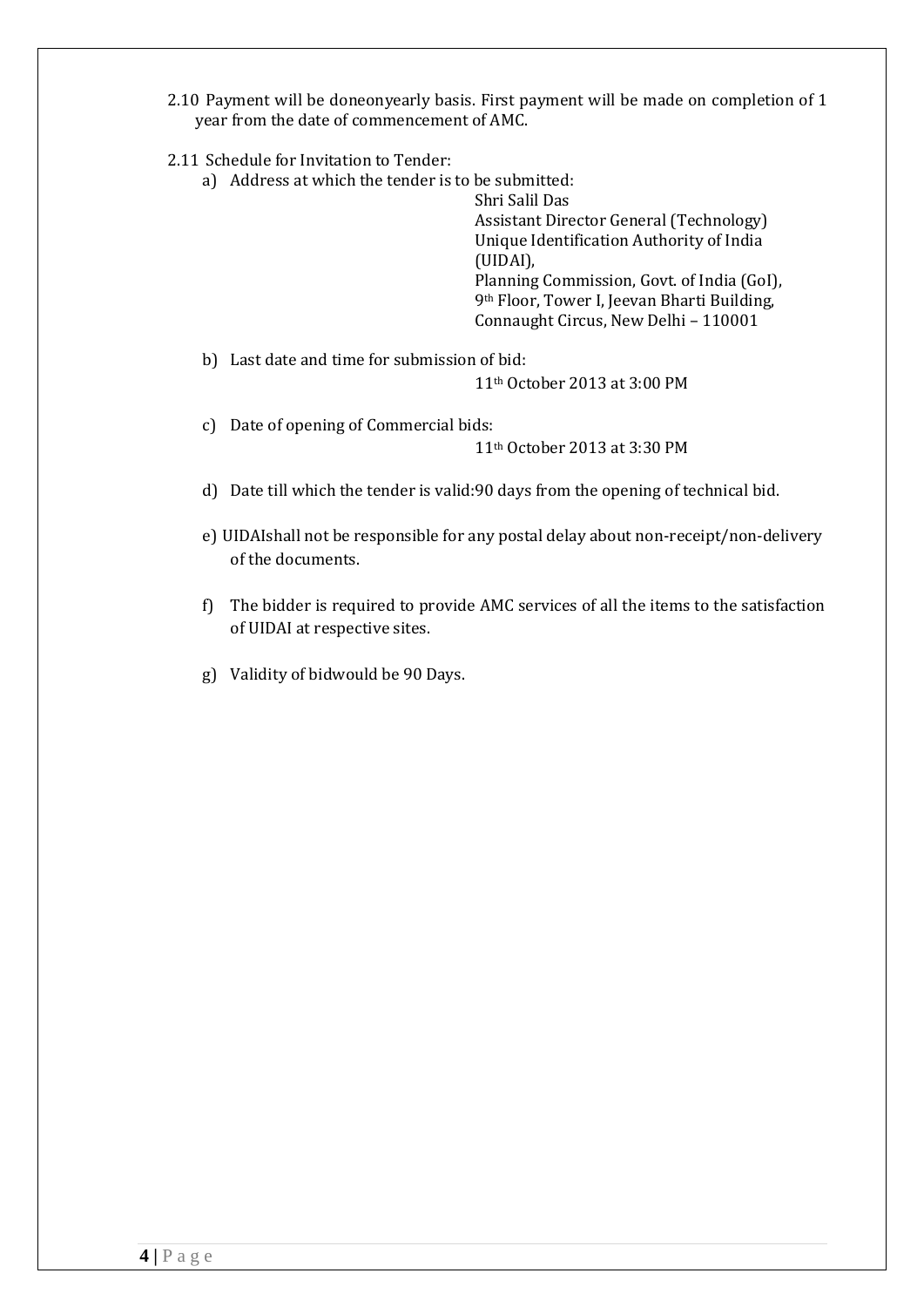### *ANNEXURE I- COMMERCIAL BID*

| Sl.<br>No. | Item                                                                                                   | <b>AMC</b><br>Rate/year | Quantity | <b>Total</b> |
|------------|--------------------------------------------------------------------------------------------------------|-------------------------|----------|--------------|
| 1.         | Red Hat Enterprise Linux $(1 – 2)$ Socket<br>(1 Guest), Premium 3 yrs with Smart<br>Management 1 Guest |                         | 92       |              |
| 2.         | Red Hat Network Satellite (3 Year)                                                                     |                         | 01       |              |
| 3.         | High Availability $(1 – 2$ Socket), 3 yrs                                                              |                         | 92       |              |
| 4.         | RHN Monitoring (1 Guest)                                                                               |                         | 92       |              |
| 5.         | Scalable File System $(1 – 2)$ Socket                                                                  |                         | 20       |              |
|            | Total                                                                                                  |                         |          |              |